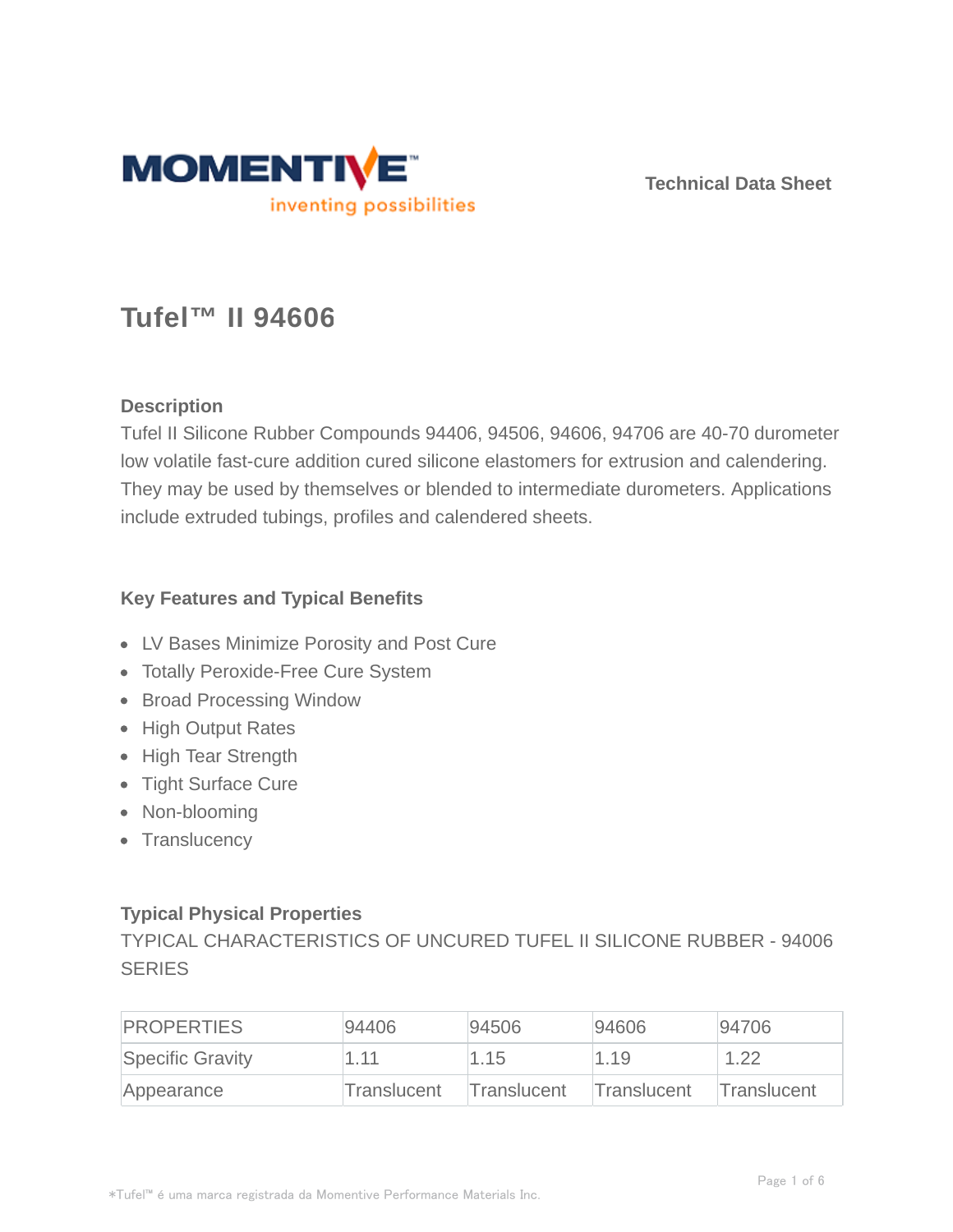| <b>Polymer Classification</b> | VMQ | <b>VMQ</b> | <b>VMQ</b> | <b>VMQ</b> |
|-------------------------------|-----|------------|------------|------------|
| $(ASTM D-1418)$               |     |            |            |            |

# TYPICAL RHEOLOGICAL PROFILE - MONSANTO ODR WITH 3° ARC @ 150°C (300°F)

| Minimum Viscosity          | $1 - 6$     | $3 - 7$     | $3-8$         | $3-9$       |
|----------------------------|-------------|-------------|---------------|-------------|
| T1, Minutes                | $0.1 - 0.4$ | $0.1 - 0.4$ | $ 0.1 - 0.3 $ | $0.1 - 0.4$ |
| $ 7$ Min. Torque (lb./in.) | $33 - 48$   | $34 - 53$   | 45-60         | 45-60       |

# TYPICAL PHYSICAL PROPERTIES OF TUFEL II SILICONE RUBBER - 94006 **SERIES**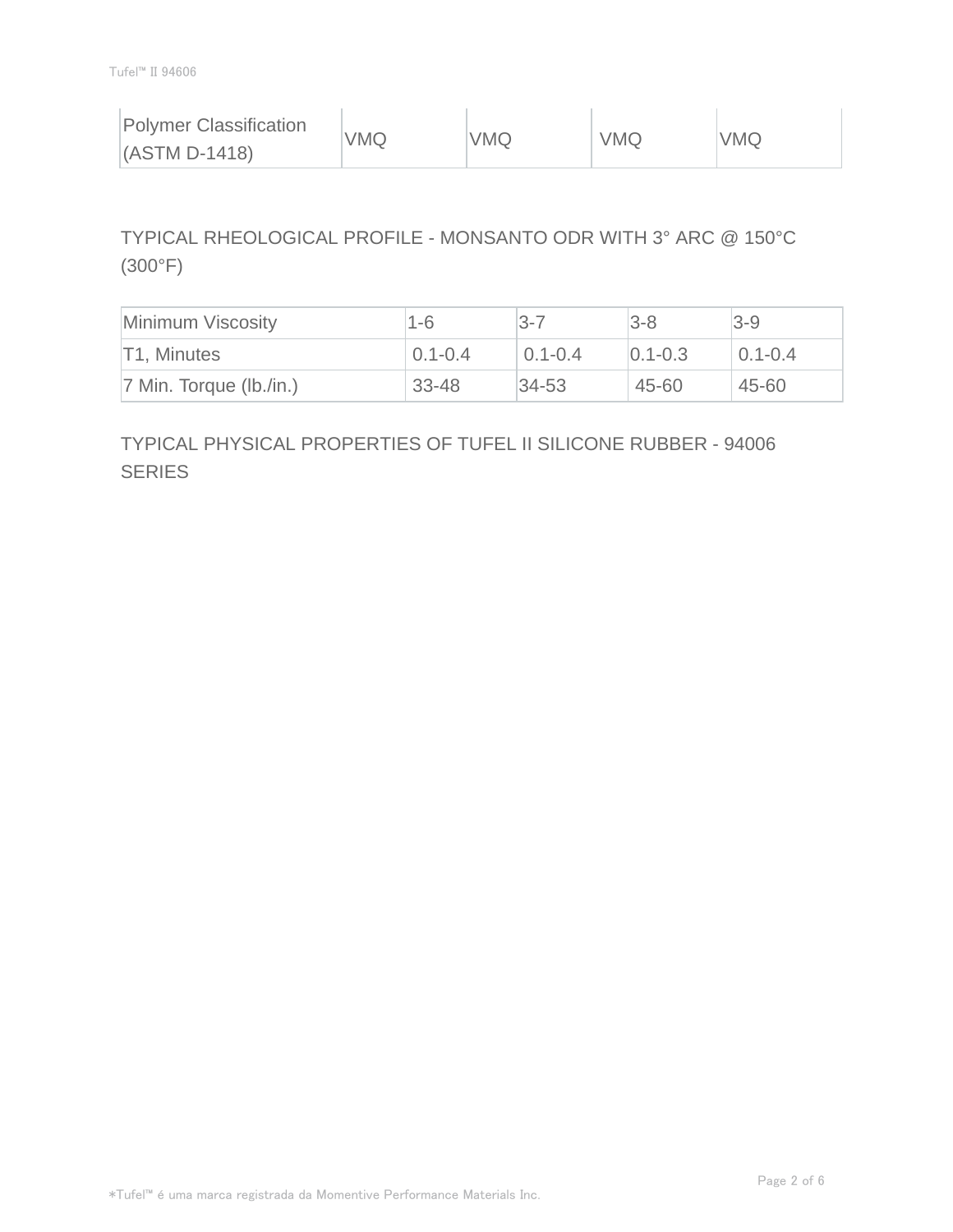| <b>ASTM</b><br><b>METHOD</b> | PRESS CURE - 10 MINUTES @ 177°C<br>$(350^{\circ}F)$ |      |      |      | 94406945069460694706 |
|------------------------------|-----------------------------------------------------|------|------|------|----------------------|
| D-2240                       | Hardness, Durometer A                               | 39   | 48   | 56   | 71                   |
| $D-412$                      | Tensile Strength, psi                               | 1300 | 1348 | 1230 | 1320                 |
|                              | <b>MPa</b>                                          | 9.0  | 9.2  | 8.5  | 9.1                  |
| $D-412$                      | Elongation, %                                       | 900  | 900  | 740  | 630                  |
| $D-624$                      | Tear Resistance, Die B, ppi                         | 225  | 250  | 240  | 320                  |
|                              | KN/M                                                | 39   | 44   | 42   | 56                   |
| $D-412$                      | Tensile Modulus @ 100% psi                          | 140  | 190  | 245  | 500                  |
|                              | <b>MPa</b>                                          | 1.0  | 1.3  | 1.7  | 3.4                  |
|                              | <b>POST CURE 2 HOURS</b><br>@ 177°C (350°F)         |      |      |      |                      |
| $D-2240$                     | Hardness, Durometer A                               | 43   | 53   | 61   | 73                   |
| D-412                        | Tensile Strength, psi                               | 1350 | 1400 | 1250 | 1350                 |
|                              | <b>MPa</b>                                          | 9.3  | 9.7  | 8.6  | 9.3                  |
| $D-412$                      | Elongation, %                                       | 800  | 850  | 680  | 600                  |
| $D-624$                      | Tear Resistance, Die B, ppi                         | 235  | 270  | 270  | 330                  |
|                              | KN/M                                                | 41   | 47   | 47   | 58                   |
| $D-412$                      | Tensile Modulus @<br>100% psi                       | 170  | 225  | 300  | 530                  |
|                              | <b>MPa</b>                                          | 1.2  | 1.6  | 2.1  | 3.7                  |
| D-395                        | Compression Set, %<br>22 hrs. @ 150°C (300°F)       | 20   | 20   | 20   | 20                   |

## **Regulatory Compliance**

- A representative sample of an analogous product to Tufel ll 94606 met the
- requirements of USP Class VI and ISO 10993 under Good Laboratory Practices (GLP).
- Listed as UL 94 HB (File No. E205753)
- The ingredients are listed in the BfR recommendation XV "Silicones" (1)
- Compositionally compliant with 21 CFR 177.2600 Rubber articles intended for repeated use $(2)$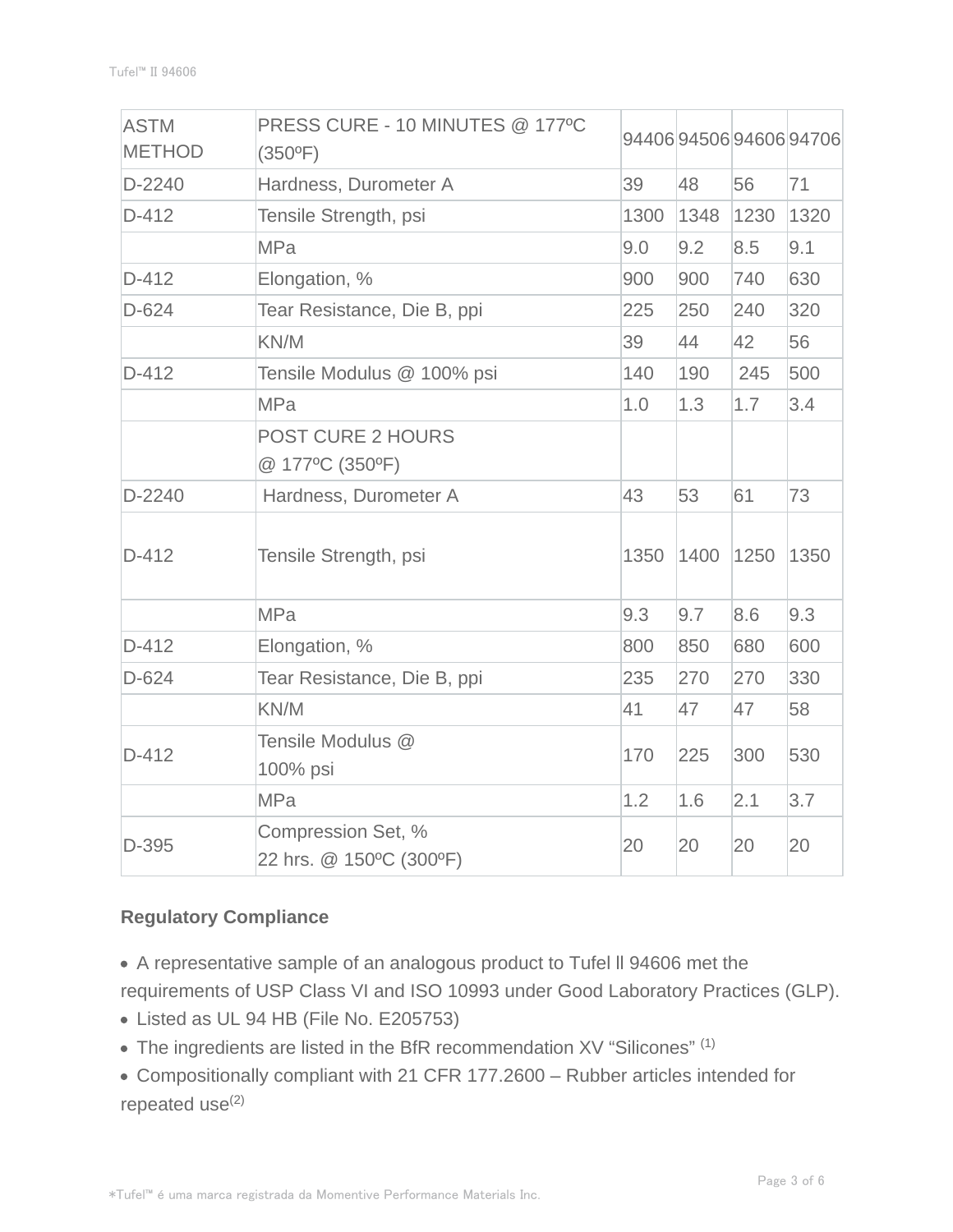(1) Producer of the final article needs to test and confirm that the final product meets the extraction limits of BfR XV or corresponding EU legislation.

(2) It is the responsibility of the user to determine that the final product complies with the extractive limitations and other requirements of 21 CFR 177.2600, under their specific manufacturing procedures

#### **Patent Status**

Standard copy to come

# **Product Safety, Handling and Storage**

Standard copy to come

# **Limitations** Standard copy to come

#### **Contact Information**

Email commercial.services@momentive.com

#### **Telephone**

| <b>Americas</b> | <b>Latin America</b> | <b>EMEAI- Europe, Middle</b><br>East, Africa & India | <b>ASIA PACIFIC</b> |
|-----------------|----------------------|------------------------------------------------------|---------------------|
| +1 800 295 2392 | <b>Brazil</b>        | <b>Europe</b>                                        | <b>China</b>        |
| Toll free*      | +55 11 4534 9650     | +390510924300                                        | 800 820 0202        |
| +704 805 6946   | Direct Number        | Direct number                                        | Toll free           |
| Direct Number   |                      |                                                      | +86 21 3860 4892    |
|                 |                      |                                                      | Direct number       |
| *All American   | <b>Mexico</b>        | India, Middle East &                                 | Japan               |
| countries       | +52 55 2169 7670     | <b>Africa</b>                                        | +81 3 5544 3111     |
|                 | <b>Direct Number</b> | + 91 44 71212207                                     | Direct number       |
|                 |                      | Direct number*                                       |                     |
|                 |                      | *All Middle Eastern                                  | <b>Korea</b>        |
|                 |                      | countries, Africa, India,                            | +82 2 6201 4600     |
|                 |                      |                                                      |                     |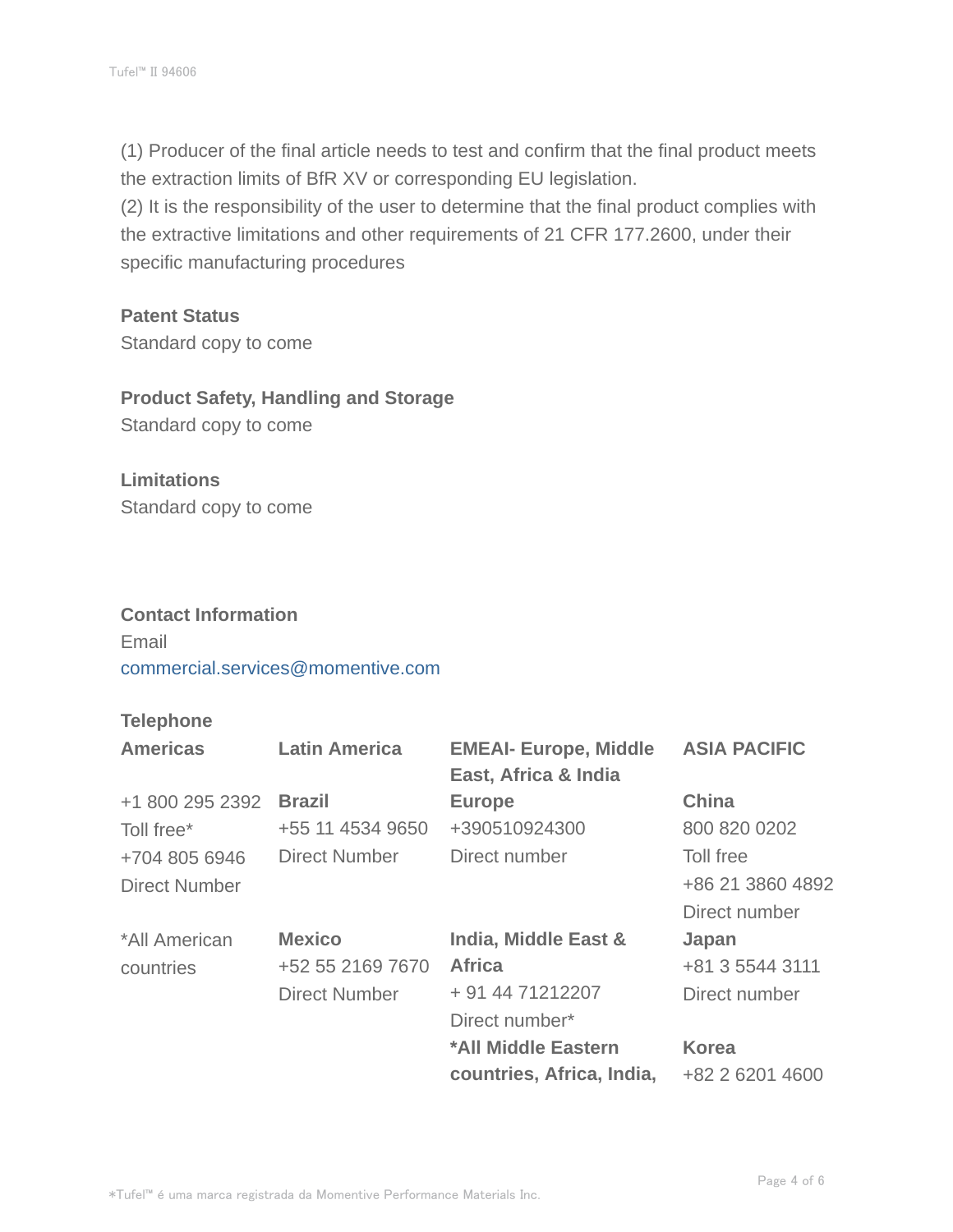For literature and technical assistance, visit our website at: www.momentive.com

#### **DISCLAIMER:**

**THE MATERIALS, PRODUCTS AND SERVICES OF MOMENTIVE PERFORMANCE MATERIALS INC. AND ITS SUBSIDIARIES AND AFFILIATES (COLLECTIVELY "SUPPLIER"), ARE SOLD SUBJECT TO SUPPLIER'S STANDARD CONDITIONS OF SALE, WHICH ARE INCLUDED IN THE APPLICABLE DISTRIBUTOR OR OTHER SALES AGREEMENT, PRINTED ON THE BACK OF ORDER ACKNOWLEDGMENTS AND INVOICES, AND AVAILABLE UPON REQUEST. ALTHOUGH ANY INFORMATION, RECOMMENDATIONS, OR ADVICE CONTAINED HEREIN IS GIVEN IN GOOD FAITH, SUPPLIER MAKES NO WARRANTY OR GUARANTEE, EXPRESS OR IMPLIED, (i) THAT THE RESULTS DESCRIBED HEREIN WILL BE OBTAINED UNDER END-USE CONDITIONS, OR (ii) AS TO THE EFFECTIVENESS OR SAFETY OF ANY DESIGN INCORPORATING ITS PRODUCTS, MATERIALS, SERVICES, RECOMMENDATIONS OR ADVICE. EXCEPT AS PROVIDED IN SUPPLIER'S STANDARD CONDITIONS OF SALE, SUPPLIER AND ITS REPRESENTATIVES SHALL IN NO EVENT BE RESPONSIBLE FOR ANY LOSS RESULTING FROM ANY USE OF ITS MATERIALS, PRODUCTS OR SERVICES DESCRIBED HEREIN.** Each user bears full responsibility for making its own determination as to the suitability of Supplier's materials, services, recommendations, or advice for its own particular use. Each user must identify and perform all tests and analyses necessary to assure that its finished parts incorporating Supplier's products, materials, or services will be safe and suitable for use under end-use conditions. Nothing in this or any other document, nor any oral recommendation or advice, shall be deemed to alter, vary, supersede, or waive any provision of Supplier's standard Conditions of Sale or this Disclaimer, unless any such modification is specifically agreed to in a writing signed by Supplier. No statement contained herein concerning a possible or suggested use of any material, product, service or design is intended, or should be construed, to grant any license under any patent or other intellectual property right of Supplier covering such use or design, or as a recommendation for the use of such material, product, service or design in the infringement of any patent or other intellectual property right.

\*Tufel™ é uma marca registrada da Momentive Performance Materials Inc.